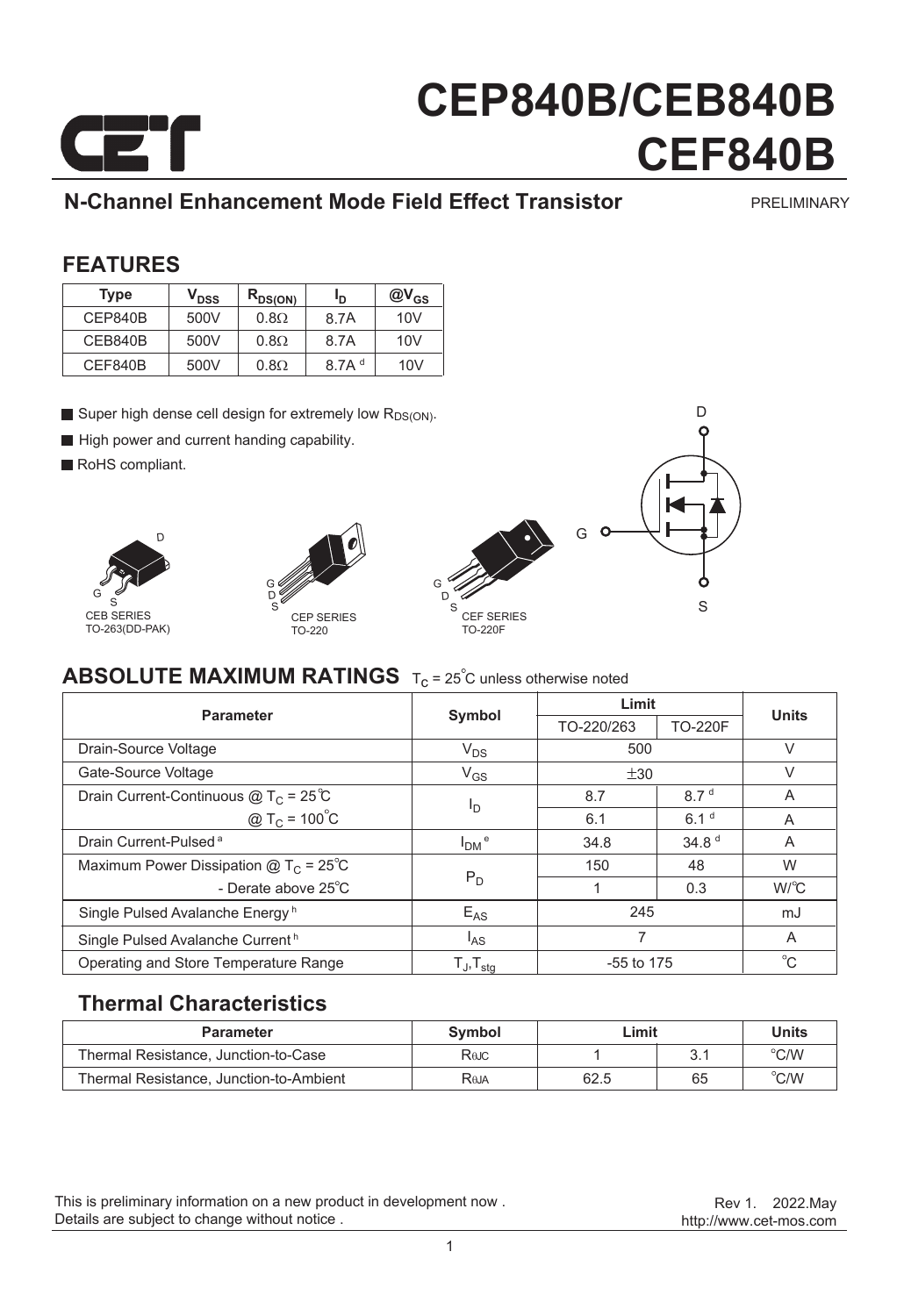

### **Electrical Characteristics**  $T_c = 25^\circ$ C unless otherwise noted

| <b>Off Characteristics</b><br>$V_{GS} = 0V$ , $I_D = 250 \mu A$<br>V<br>Drain-Source Breakdown Voltage<br>500<br>BV <sub>DSS</sub><br>$V_{DS}$ = 500V, $V_{GS}$ = 0V<br>Zero Gate Voltage Drain Current<br>1<br>μA<br>$I_{\text{DSS}}$<br>$V_{GS}$ = 30V, $V_{DS}$ = 0V<br>Gate Body Leakage Current, Forward<br>100<br>nA<br><b>I</b> GSSF<br>$V_{GS}$ = -30V, $V_{DS}$ = 0V<br>Gate Body Leakage Current, Reverse<br>$-100$<br><b>IGSSR</b><br>nA<br>On Characteristics <sup>b</sup><br>2<br>Gate Threshold Voltage<br>$V_{GS} = V_{DS}$ , $I_D = 250 \mu A$<br>4<br>V<br>$V_{GS(th)}$<br><b>Static Drain-Source</b><br>$V_{gs}$ = 10V, $I_D$ = 4.3A<br>0.66<br>0.8<br>$\Omega$<br>$R_{DS(on)}$<br>On-Resistance<br>Dynamic Characteristics <sup>c</sup><br>Input Capacitance<br>955<br>$C_{\text{iss}}$<br>pF<br>$V_{DS}$ = 25V, $V_{GS}$ = 0V,<br><b>Output Capacitance</b><br>140<br>$C_{\text{oss}}$<br>pF<br>$f = 10$ MHz<br>Reverse Transfer Capacitance<br>$\mathbf{C}_{\text{rss}}$<br>15<br>pF<br>Switching Characteristics <sup>c</sup><br>25<br>Turn-On Delay Time<br>$t_{d(on)}$<br>ns<br>$V_{DD} = 250V$ , $I_D = 4A$ , | <b>Parameter</b>  | Symbol  | <b>Test Condition</b> | Min | <b>Typ</b>     | Max | <b>Units</b> |
|----------------------------------------------------------------------------------------------------------------------------------------------------------------------------------------------------------------------------------------------------------------------------------------------------------------------------------------------------------------------------------------------------------------------------------------------------------------------------------------------------------------------------------------------------------------------------------------------------------------------------------------------------------------------------------------------------------------------------------------------------------------------------------------------------------------------------------------------------------------------------------------------------------------------------------------------------------------------------------------------------------------------------------------------------------------------------------------------------------------------------------------|-------------------|---------|-----------------------|-----|----------------|-----|--------------|
|                                                                                                                                                                                                                                                                                                                                                                                                                                                                                                                                                                                                                                                                                                                                                                                                                                                                                                                                                                                                                                                                                                                                        |                   |         |                       |     |                |     |              |
|                                                                                                                                                                                                                                                                                                                                                                                                                                                                                                                                                                                                                                                                                                                                                                                                                                                                                                                                                                                                                                                                                                                                        |                   |         |                       |     |                |     |              |
|                                                                                                                                                                                                                                                                                                                                                                                                                                                                                                                                                                                                                                                                                                                                                                                                                                                                                                                                                                                                                                                                                                                                        |                   |         |                       |     |                |     |              |
|                                                                                                                                                                                                                                                                                                                                                                                                                                                                                                                                                                                                                                                                                                                                                                                                                                                                                                                                                                                                                                                                                                                                        |                   |         |                       |     |                |     |              |
|                                                                                                                                                                                                                                                                                                                                                                                                                                                                                                                                                                                                                                                                                                                                                                                                                                                                                                                                                                                                                                                                                                                                        |                   |         |                       |     |                |     |              |
|                                                                                                                                                                                                                                                                                                                                                                                                                                                                                                                                                                                                                                                                                                                                                                                                                                                                                                                                                                                                                                                                                                                                        |                   |         |                       |     |                |     |              |
|                                                                                                                                                                                                                                                                                                                                                                                                                                                                                                                                                                                                                                                                                                                                                                                                                                                                                                                                                                                                                                                                                                                                        |                   |         |                       |     |                |     |              |
|                                                                                                                                                                                                                                                                                                                                                                                                                                                                                                                                                                                                                                                                                                                                                                                                                                                                                                                                                                                                                                                                                                                                        |                   |         |                       |     |                |     |              |
|                                                                                                                                                                                                                                                                                                                                                                                                                                                                                                                                                                                                                                                                                                                                                                                                                                                                                                                                                                                                                                                                                                                                        |                   |         |                       |     |                |     |              |
|                                                                                                                                                                                                                                                                                                                                                                                                                                                                                                                                                                                                                                                                                                                                                                                                                                                                                                                                                                                                                                                                                                                                        |                   |         |                       |     |                |     |              |
|                                                                                                                                                                                                                                                                                                                                                                                                                                                                                                                                                                                                                                                                                                                                                                                                                                                                                                                                                                                                                                                                                                                                        |                   |         |                       |     |                |     |              |
|                                                                                                                                                                                                                                                                                                                                                                                                                                                                                                                                                                                                                                                                                                                                                                                                                                                                                                                                                                                                                                                                                                                                        |                   |         |                       |     |                |     |              |
|                                                                                                                                                                                                                                                                                                                                                                                                                                                                                                                                                                                                                                                                                                                                                                                                                                                                                                                                                                                                                                                                                                                                        |                   |         |                       |     |                |     |              |
|                                                                                                                                                                                                                                                                                                                                                                                                                                                                                                                                                                                                                                                                                                                                                                                                                                                                                                                                                                                                                                                                                                                                        |                   |         |                       |     |                |     |              |
|                                                                                                                                                                                                                                                                                                                                                                                                                                                                                                                                                                                                                                                                                                                                                                                                                                                                                                                                                                                                                                                                                                                                        |                   |         |                       |     |                |     |              |
|                                                                                                                                                                                                                                                                                                                                                                                                                                                                                                                                                                                                                                                                                                                                                                                                                                                                                                                                                                                                                                                                                                                                        | Turn-On Rise Time | $t_{r}$ |                       |     | $\overline{7}$ |     | ns           |
| $V_{GS}$ = 10V, R <sub>GFN</sub> = 9.1 $\Omega$<br><b>Turn-Off Delay Time</b><br>46<br>$t_{d(off)}$<br>ns                                                                                                                                                                                                                                                                                                                                                                                                                                                                                                                                                                                                                                                                                                                                                                                                                                                                                                                                                                                                                              |                   |         |                       |     |                |     |              |
| <b>Turn-Off Fall Time</b><br>8<br>$t_f$<br>ns                                                                                                                                                                                                                                                                                                                                                                                                                                                                                                                                                                                                                                                                                                                                                                                                                                                                                                                                                                                                                                                                                          |                   |         |                       |     |                |     |              |
| 22<br><b>Total Gate Charge</b><br>$Q_q$<br>nC                                                                                                                                                                                                                                                                                                                                                                                                                                                                                                                                                                                                                                                                                                                                                                                                                                                                                                                                                                                                                                                                                          |                   |         |                       |     |                |     |              |
| $V_{DS}$ = 400V, $I_D$ = 7A,<br>nC<br>Gate-Source Charge<br>4<br>$\mathsf{Q}_{\mathsf{gs}}$<br>$V_{GS}$ = 10V                                                                                                                                                                                                                                                                                                                                                                                                                                                                                                                                                                                                                                                                                                                                                                                                                                                                                                                                                                                                                          |                   |         |                       |     |                |     |              |
| 9<br>Gate-Drain Charge<br>nC<br>$\mathsf{Q}_{\mathsf{qd}}$                                                                                                                                                                                                                                                                                                                                                                                                                                                                                                                                                                                                                                                                                                                                                                                                                                                                                                                                                                                                                                                                             |                   |         |                       |     |                |     |              |
| <b>Drain-Source Diode Characteristics and Maximun Ratings</b>                                                                                                                                                                                                                                                                                                                                                                                                                                                                                                                                                                                                                                                                                                                                                                                                                                                                                                                                                                                                                                                                          |                   |         |                       |     |                |     |              |
| $I_S$ <sup>f</sup><br>Drain-Source Diode Forward Current<br>8.7<br>A                                                                                                                                                                                                                                                                                                                                                                                                                                                                                                                                                                                                                                                                                                                                                                                                                                                                                                                                                                                                                                                                   |                   |         |                       |     |                |     |              |
| Drain-Source Diode Forward Voltage b<br>$V_{GS} = 0V$ , $I_S = 7A$ <sup>g</sup><br>V<br>1.5<br>$V_{SD}$                                                                                                                                                                                                                                                                                                                                                                                                                                                                                                                                                                                                                                                                                                                                                                                                                                                                                                                                                                                                                                |                   |         |                       |     |                |     |              |

**Notes :**<br> **Alternation**: Pulse width limited by maximum junction temperature a.<br>
B.Pulse Test : Pulse Width ≤ 300µs, Duty Cycle ≤ 2% .<br>
C.Guaranteed by design, not subject to production testing.<br>
d.Limited only by maximu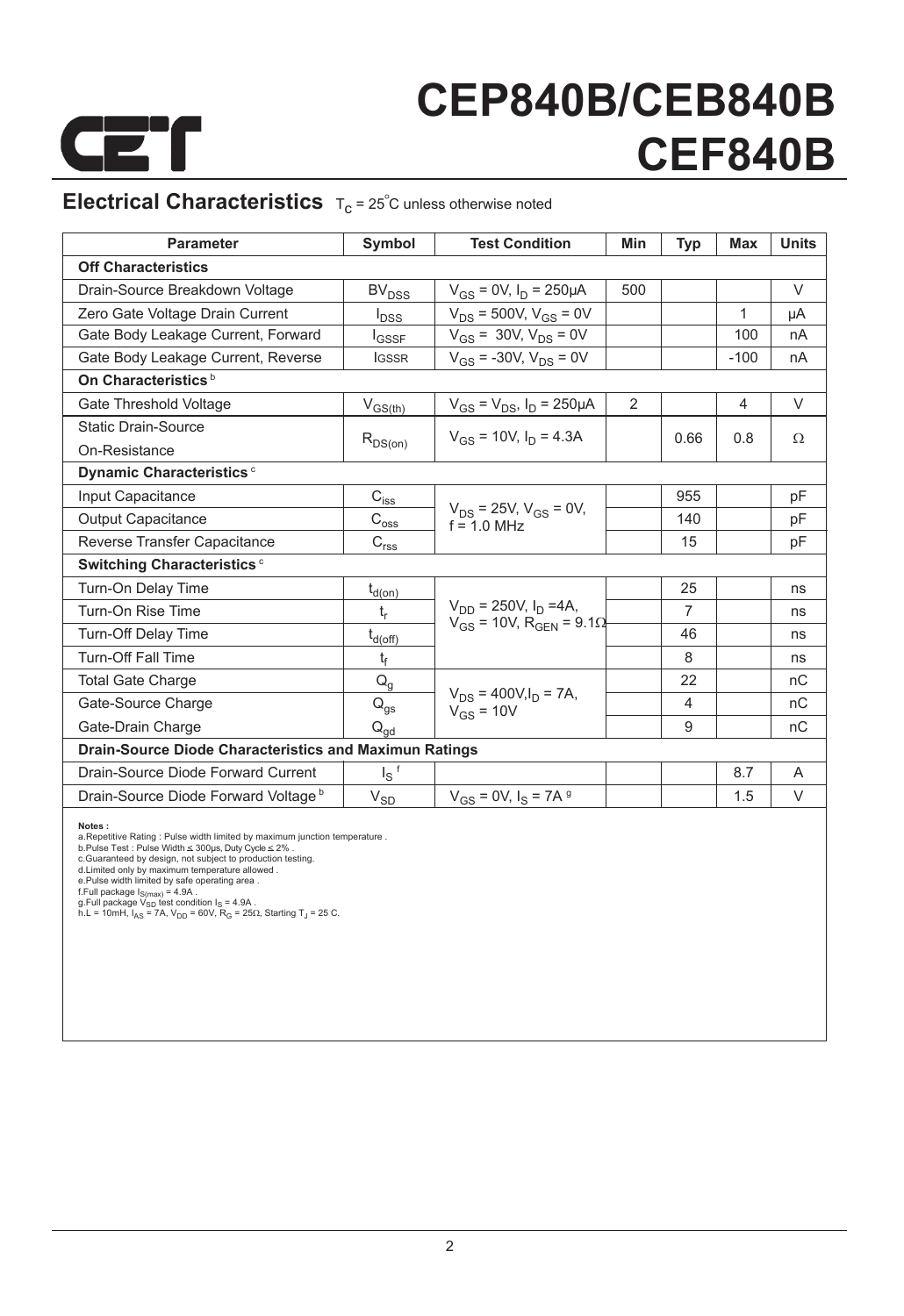



#### **Figure 1. Output Characteristics**



**Figure 3. Capacitance**



**Figure 5. Gate Threshold Variation with Temperature**



**Figure 2. Transfer Characteristics**



**Figure 4. On-Resistance Variation with Temperature**



**Figure 6. Body Diode Forward Voltage Variation with Source Current**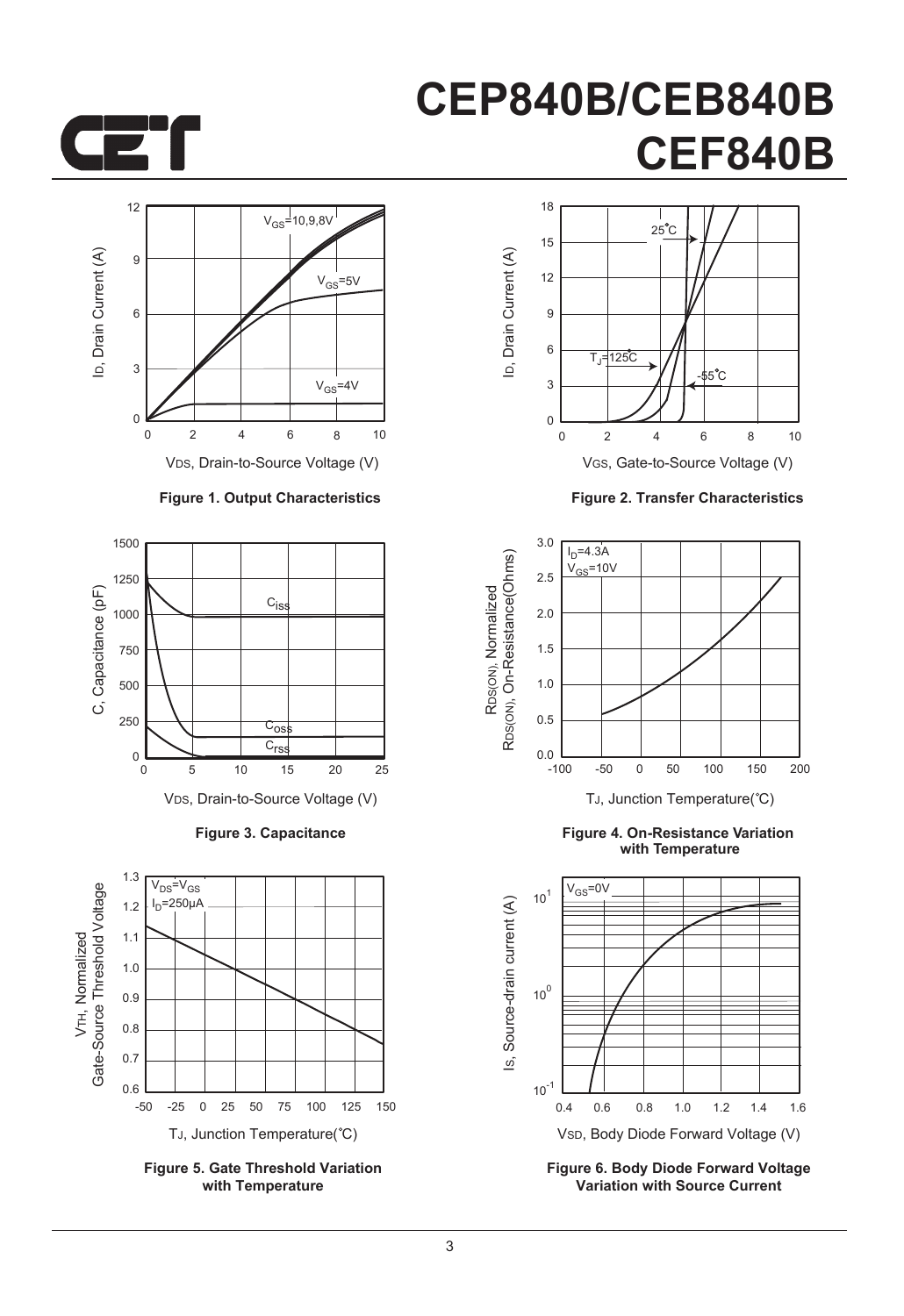



**Figure 7. Gate Charge**



**Figure 9. Breakdown Voltage Variation VS Temperature**



**Figure 10. Switching Test Circuit Figure 11. Switching Waveforms**



**Figure 8. Maximum Safe Operating Area**